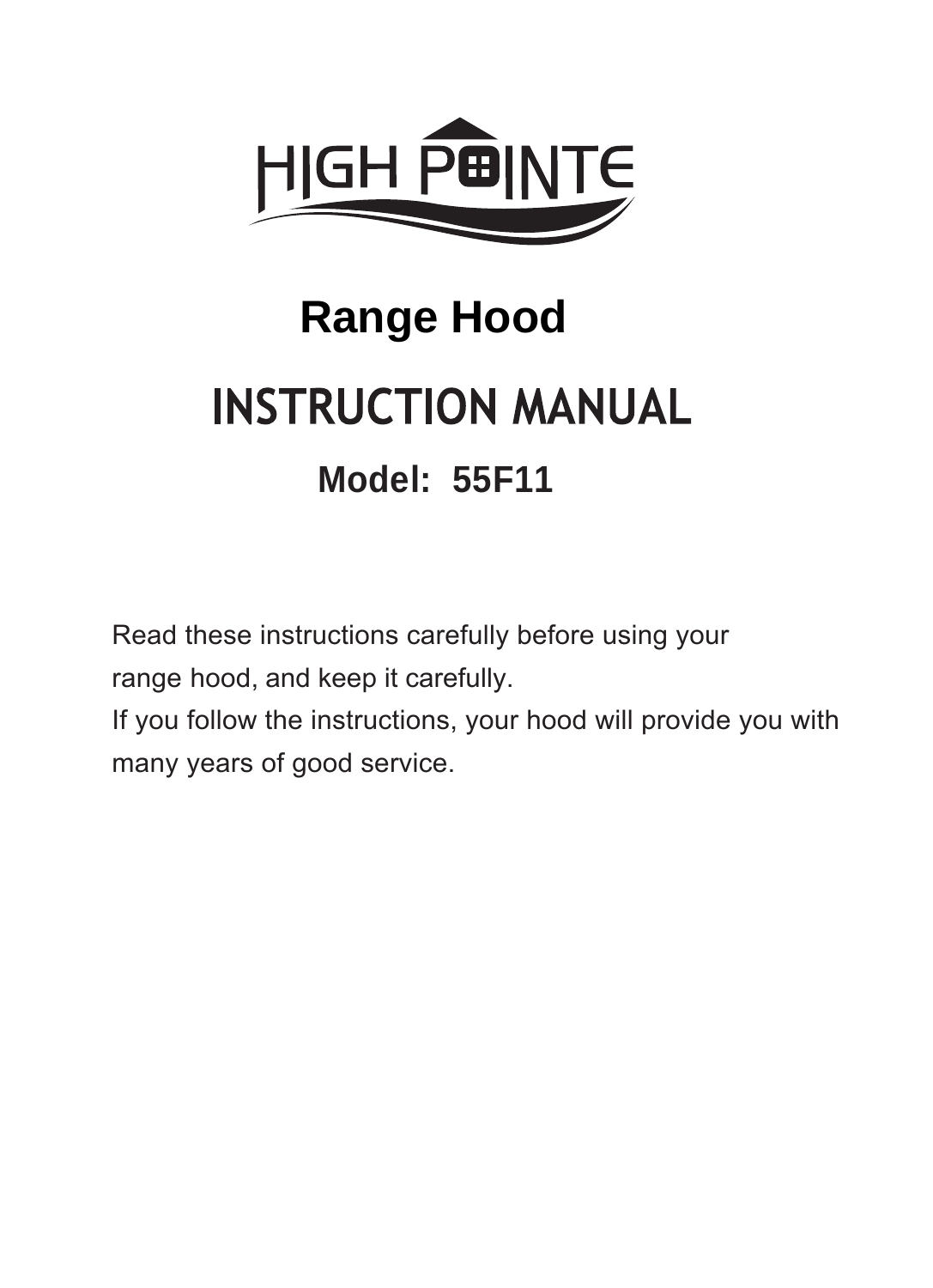## Installation*/*User Instructions - Horizontal Outlet Range Hood 12Volt DC.

Caution! For general ventilating use only. Do not use to exhaust hazardous or explosive materials or vapors.

Caution! Do not allow insulation, ceiling finishing materials, roofing materials, or other debris to enter the fan housing or ductwork. Motor failures due to debris are not subject to warranty coverage.

#### WARNING!

#### TO REDUCE THE RISK OF FIRE, ELECTRIC SHOCK, OR INJURY TO PERSONS, OBSERVE THE FOLLOWING:

- A) Do not use this fan with any solid state speed control device.
- B) Installation work and electrical wiring must be done by qualified person(s) in accordance with all applicable codes and standards, including fire related construction.
- C) Sufficient air is needed for proper combustion and exhausting of gases through the flue (chimney) of fuel burning equipment to prevent back drafting. Follow the heating equipment manufacturer's guidelines and safety standards such as those published by the National Fire Protection Association (NFPA), The American Society for Heating, Refrigeration and Air Conditioning Engineers (ASHRAE), and local code authorities.
- D) When cutting into walls or ceilings, do not damage electrical wiring and other hidden utilities.
- E) Use only metal ductwork. Exhaust air must be ducted to the outside. Do not vent exhaust air into spaces within walls, ceilings, attics, crawl spaces or garages.

#### MAIN PARAMETERS

Rated Voltage: 12Volt DC

Rated Amps:1.2A

Motor Input Power: 12W

Lamp Power:1.5W

Rated Power:13.5W

## DESCRIPTION OF THE DEVICE

- 1. Body groupware
- 2. Switch
- 3. Lamp
- 4. Knob
- 5. Impeller
- 6. Motor
- 7. Grease filter

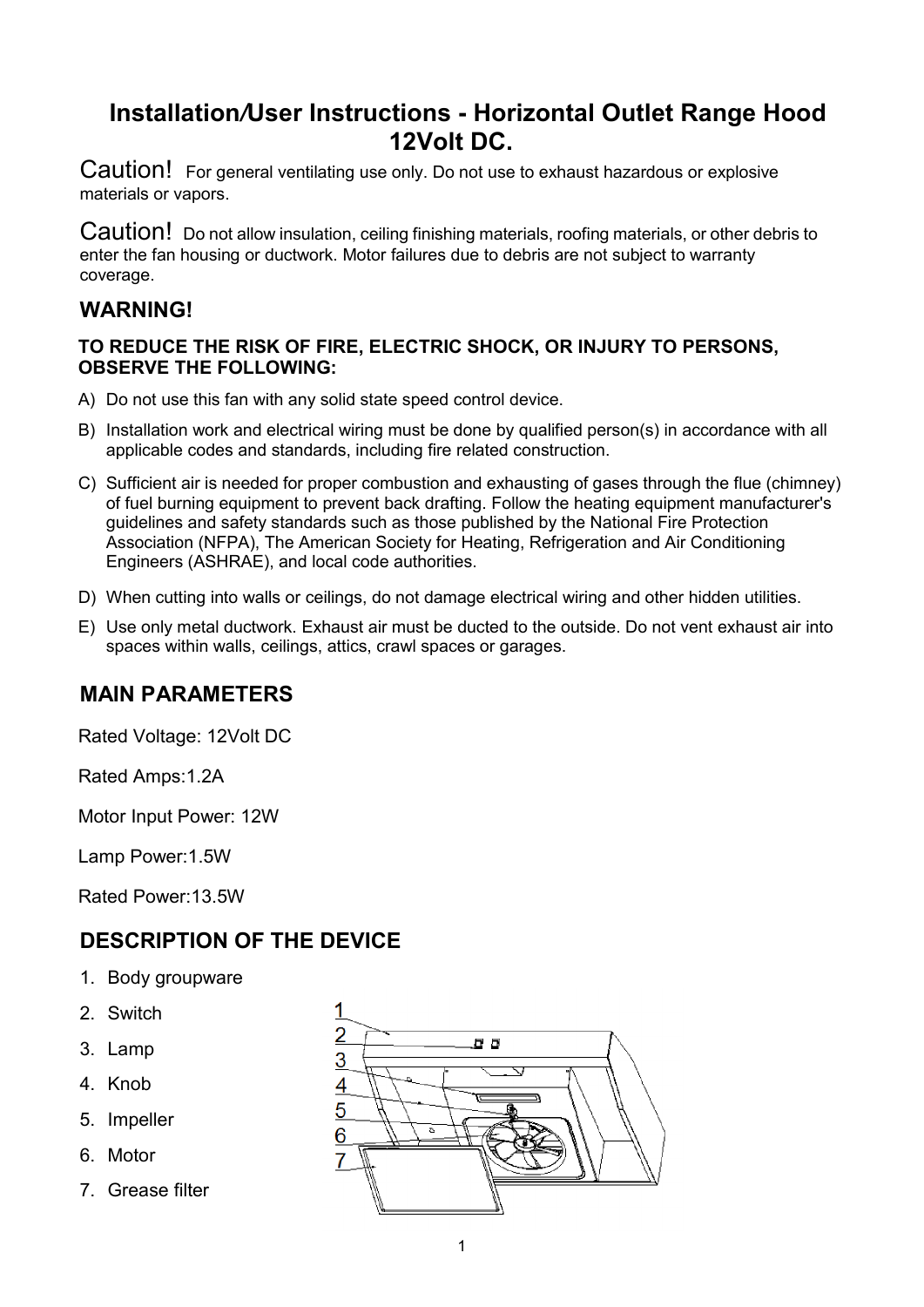## **INSTALLATION**

- 1) Mark centerline of range on wall and underside of cabinet and measure 5" from each side of centerline on wall.
- 2) Cut 10" x 2 7/8" hole located 1 13/16" down from rear cabinet edge, centered left to right with range centerline through wall.
- 3) Route electrical supply wire through opening and attach proper connector for type of wire used.
- 4) Attach extension duct to hood outlet if needed and insert duct into wall opening and attach hood to underside of cabinet with screws of sufficient length through the four (4) mounting holes.

NOTE: Make all electrical supply connections in accordance with local and/or applicable codes.

- 5) Remove the single screw holding the wiring compartment cover in place. Connect white to white, black to black and attach bonding wire to green ground screw provided. Replace wiring compartment cover by inserting tab on cover into the slot located on side of blower housing and re-attach screw. Make sure all wiring is safely enclosed inside compartment.
- 6) Verify that blower housing and ductwork are free of debris and that fan blade spins freely. Install a suitable outside wall vent per manufacturers instructions if instructions are provided.
- Note: The range hood must be placed at a minimum distance of 20" above the cooking surfaceof a hob. If the total wall thickness requires the use of a duct extension, use C0157 as per below.